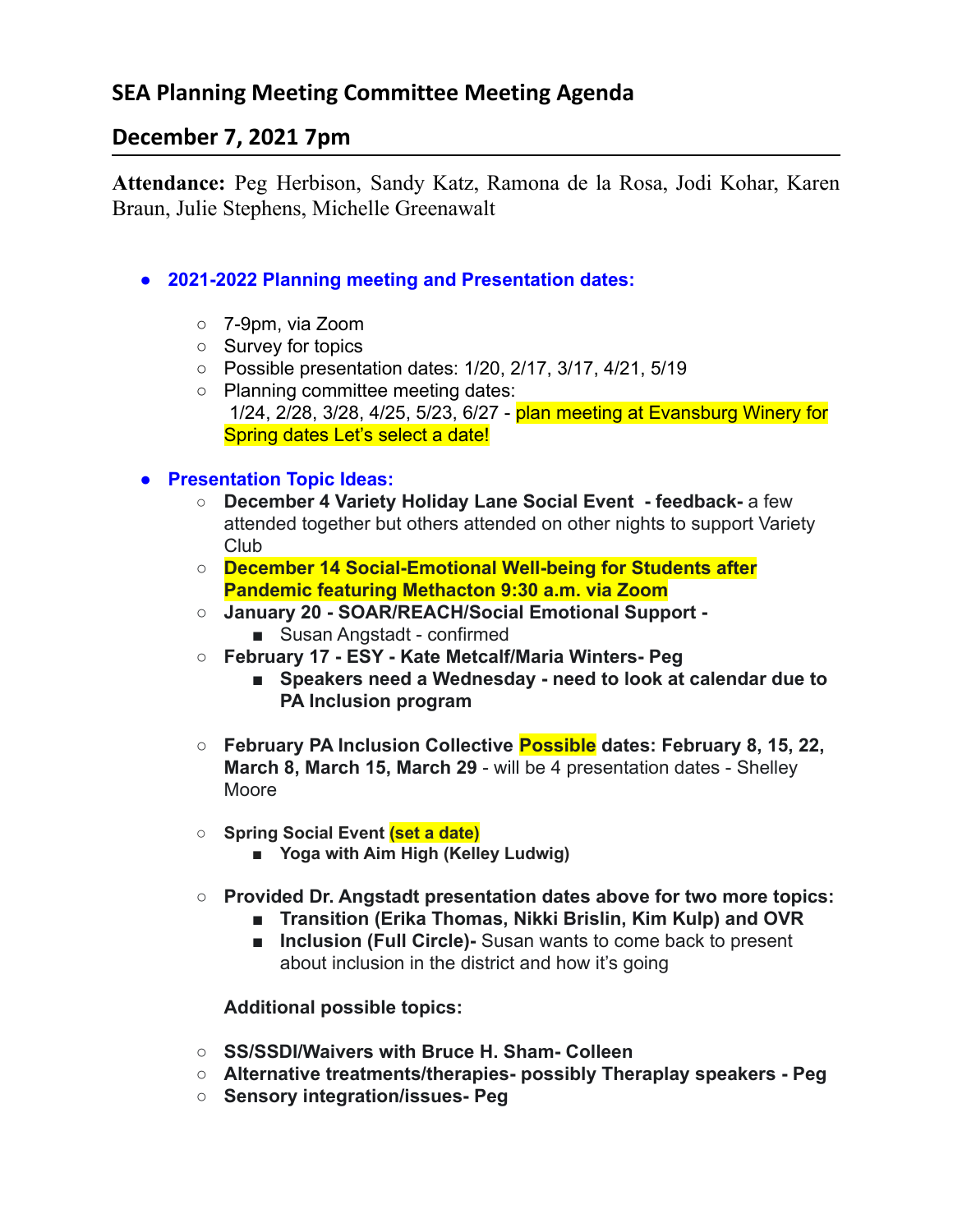- **○ Wrap around services/ behavioral services**
- **○ Executive Function**
- **○ Ask the Attorneys possibly have Lily organize this again**
- **○ Think college**
- **○ Healthy Relationships for special needs- Lynn Medley might know someone or Autism Society of America or Autism Speaks - Ramona**
	- Ramona has some names but wants to get more information-she will see if she can observe any of their presentations
- **○ Digitability- Ramona** a curriculum-based transition program that could be added at the high school- Sandy will pursue this with Dr. Angstadt
- **○ Tech Owl- Ramona** put up on SEA Facebook page as a resource
- **○ IEP basics PEAL?**
- **● Home and School Meeting coverage- talking points are sent out by Sandy and Peg**
	- **○ High school-**
		- **■ Sandy, Peg, Karen, Colleen, Ramona, Michelle, Reba**
		- **■ 2nd Thursday alternate am and pm option to Zoom**
	- **○ Arcola-**
		- **■ Kelley, Zenia**
		- **■ 2nd Thursday alternate am and pm**
	- **○ Skyview-**
		- **■ Kelley, Jodi, Reba**
		- **■ 1st Thursday all pm option to Zoom**
	- **○ Arrowhead-**
		- **■ Zenia -pm only, Leslie**
		- **■ 1st Monday- alternate am and pm**
	- **○ Eagleville-**
		- **■ Jodi, Sarah**
		- **■ 2nd Wednesday- alternate am and pm**
	- **○ Woodland**
		- **■ 1st Wednesday- all pm**
	- **○ Worcester-**
		- **■ Julie**
		- **■ 1st Wednesday all pm Zoom**

## **Updates:**

- **● Best Buddies**
	- **○ Graduation ideas -** purple Best Buddies sash at graduation for all members
	- **○ Arcola best buddies?**
- **● Unified Sports Track & Field Update**
	- ❏ Unified Sports Club update- first meeting is this week